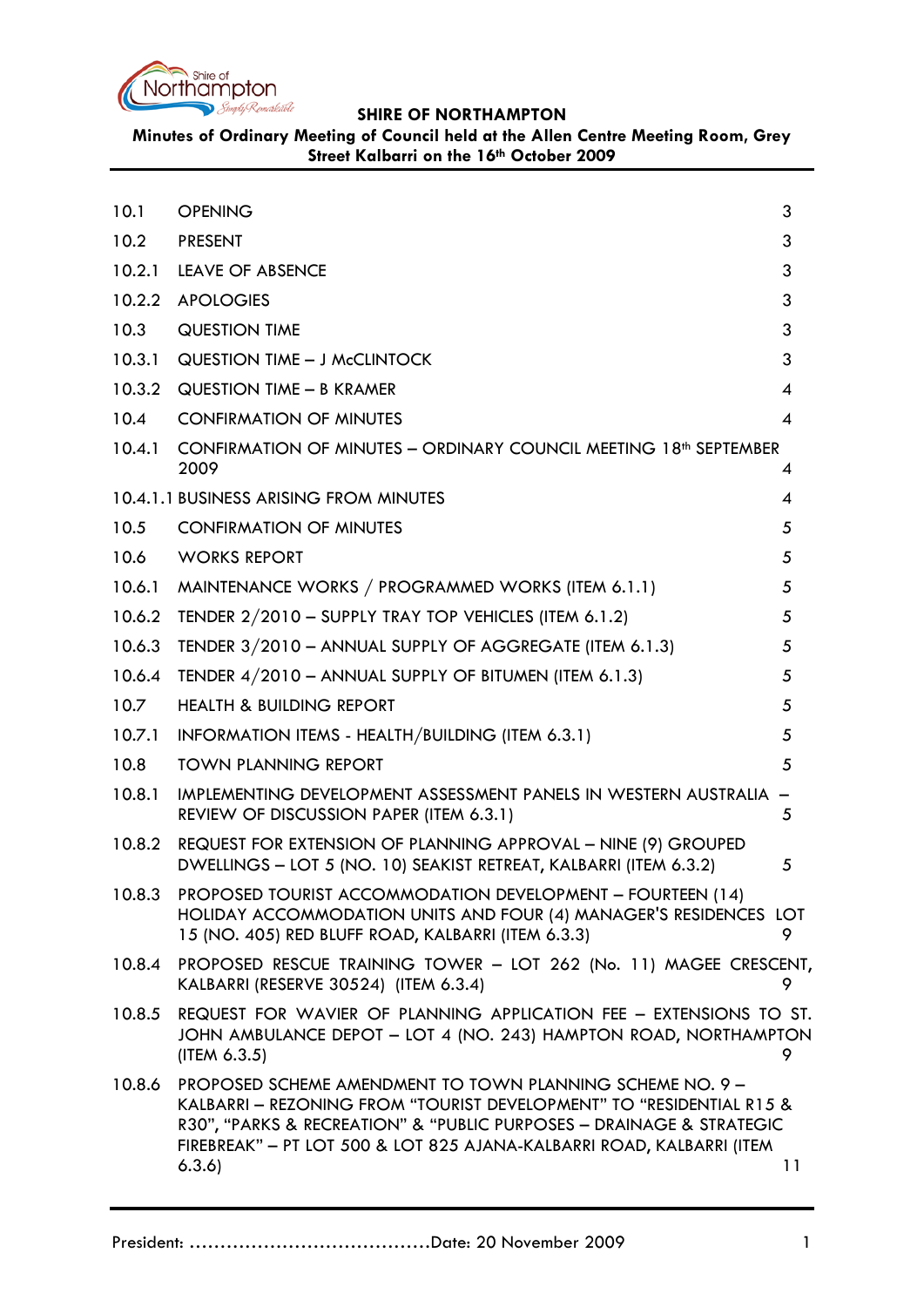

**Minutes of Ordinary Meeting of Council held at the Allen Centre Meeting Room, Grey Street Kalbarri on the 16th October 2009**

| 10.8.7 | SUMMARY OF PLANNING INFORMATION ITEMS (ITEM 6.3.7)<br>11                                  |    |
|--------|-------------------------------------------------------------------------------------------|----|
| 10.9   | <b>FINANCE REPORT</b>                                                                     | 12 |
| 10.9.1 | ACCOUNTS FOR PAYMENT (ITEM 6.4.1)                                                         | 12 |
|        | 10.9.2 MONTHLY FINANCIAL STATEMENTS (ITEM 6.4.2)                                          | 12 |
| 10.10  | <b>ADMINISTRATION AND CORPORATE REPORT</b>                                                | 12 |
|        | 10.10.1 TENDER 1/2010 - ADDITIONS AND RE-ROOFING KALBARRI DOCTORS SURGERY<br>(IFEM 6.5.1) | 12 |
|        | 10.10.2 LEASE - HORROCKS CARAVAN PARK (ITEM 6.5.2)                                        | 13 |
|        | 10.10.3 HORROCKS FORESHORE REDEVELOPMENT (ITEM 6.5.3)                                     | 13 |
|        | 10.10.5 REGULAR PASSENGER TRANSPORT - KALBARRI AERODROME (ITEM 6.5.5)                     | 14 |
|        | 10.10.61000KVA TRANSFORMER LOCATION (ITEM 6.5.6)                                          | 15 |
|        | 10.10.7 80KM/HR SIGN RELOCATION - GEORGE GREY DRIVE (ITEM 6.5.7)                          | 15 |
|        | 10.10.8 RESERVE 49842 - LITTLE BAY (ITEM 6.5.8)                                           | 15 |
|        | 10.10.9 WESTERN POWER - POWER SUPPLY TO PROPOSED NEW IGA STORE (ITEM 6.5.9)               | 16 |
|        | 10.10.4 THANKS TO RETIRING MEMBERS (ITEM 6.5.4)                                           | 14 |
| 10.11  | <b>PRESIDENTS REPORT</b>                                                                  | 16 |
|        | 10.12 COUNCILLORS REPORT                                                                  | 16 |
|        | 10.12.1 CR L PARKER                                                                       | 14 |
|        | 10.12.2 CR E SIMKIN                                                                       | 14 |
|        | 10.12.3 CR P GLIDDON                                                                      | 14 |
|        | 10.12.3 CR R ALLEN                                                                        | 14 |
|        | 10.12.3 CR O SIMKIN                                                                       | 14 |
|        | 10.13 INFORMATION BULLETIN                                                                | 14 |
| 10.14  | <b>NEW ITEMS OF BUSINESS</b>                                                              | 14 |
|        | 10.14.1 CR L PARKER - STRUCTURAL REFORM                                                   | 15 |
|        | 10.14.1 CR G WILSON - FORMAL VOTE OF THANKS                                               | 15 |
| 10.15  | NEXT MEETING OF COUNCIL                                                                   | 15 |
| 10.16  | <b>CLOSURE</b>                                                                            | 16 |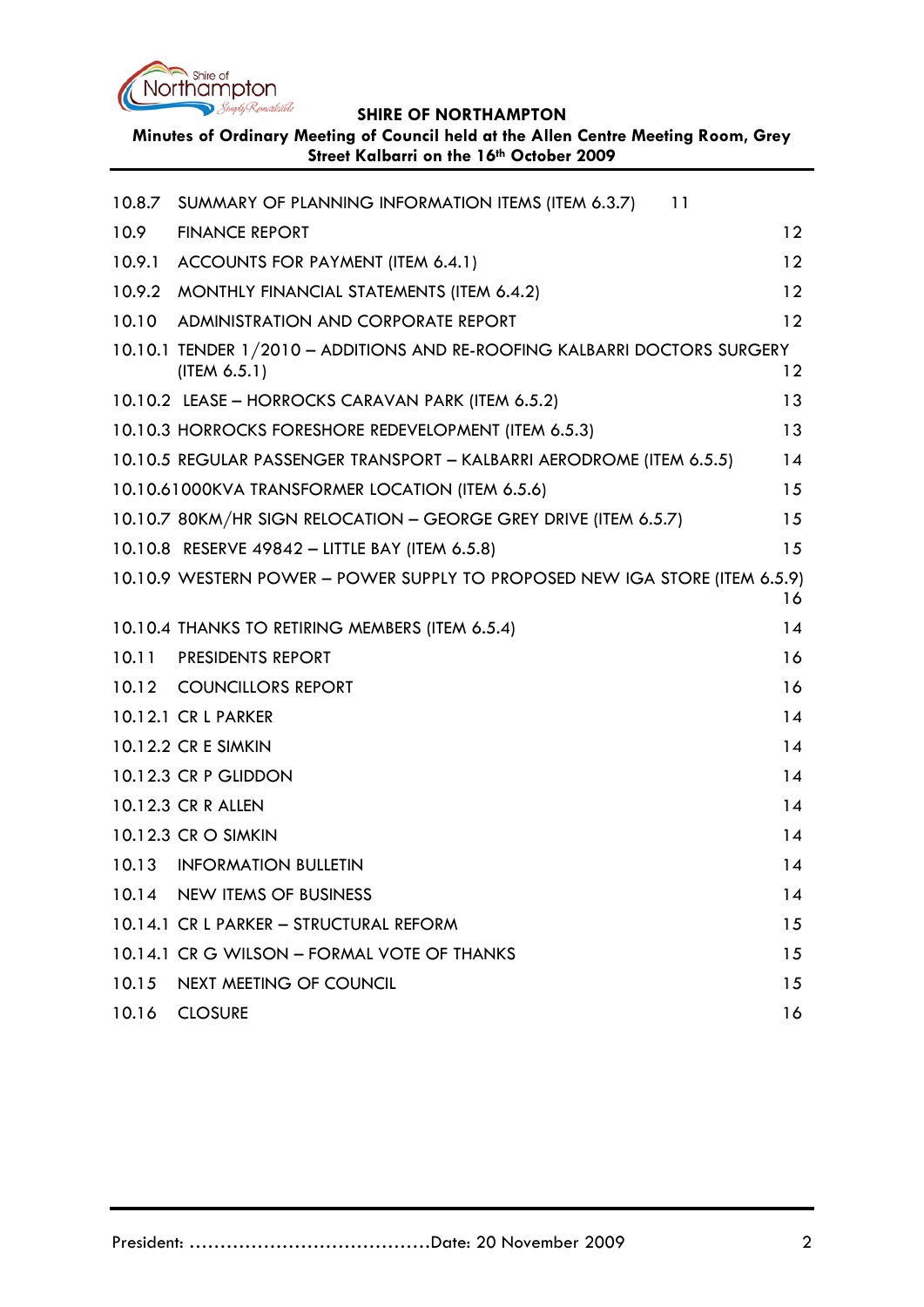

**Minutes of Ordinary Meeting of Council held at the Allen Centre Meeting Room, Grey Street Kalbarri on the 16th October 2009**

### **10.1 OPENING**

The President thanked all members present for their attendance, welcomed Councillors Elect and declared the meeting open at 1.00pm.

A minutes silence was held as a mark of respect for Mr. Bill Patrick who was a former Councillor with the Shire of Northampton.

### <span id="page-2-0"></span>**10.2 PRESENT**

| Cr G Parker                | President                      | Northampton Ward |  |
|----------------------------|--------------------------------|------------------|--|
| Cr G Wilson                | Deputy President               | Northampton Ward |  |
| Cr O Simkin                |                                | Northampton Ward |  |
| Cr E Simkin                |                                | Northampton Ward |  |
| Cr S Stock-Standen         |                                | Northampton Ward |  |
| Cr V Maskrey               |                                | Northampton Ward |  |
| Cr A Link                  |                                | Kalbarri Ward    |  |
| Cr P Gliddon               |                                | Kalbarri Ward    |  |
| Cr L Parker                |                                | Kalbarri Ward    |  |
| Cr R Allen                 |                                | Kalbarri Ward    |  |
| Mr Garry Keeffe            | <b>Chief Executive Officer</b> |                  |  |
| Mr Jamie Criddle           | Deputy Chief Executive Officer |                  |  |
| <b>Mrs Hayley Williams</b> | <b>Principal Planner</b>       |                  |  |
| Mr Glenn Bangay            | EHO/Building Surveyor          |                  |  |

### <span id="page-2-1"></span>**10.2.1 LEAVE OF ABSENCE**

Nil.

### <span id="page-2-2"></span>**10.2.2 APOLOGIES**

Nil.

### <span id="page-2-3"></span>**10.3 QUESTION TIME (1.03PM – 1.14PM)**

There were members of the public present with questions from the following people:

10.3.1 JENNY McCLINTOCK

On behalf of herself & Ted and many residents of the Shire of Northampton she would like to thank Cr George Parker for his time as a Councillor and President with the Shire of Northampton and wished him well with his future endeavours. She also wished to thank retiring Councillors for their time and effort throughout their terms.

Received with approbation.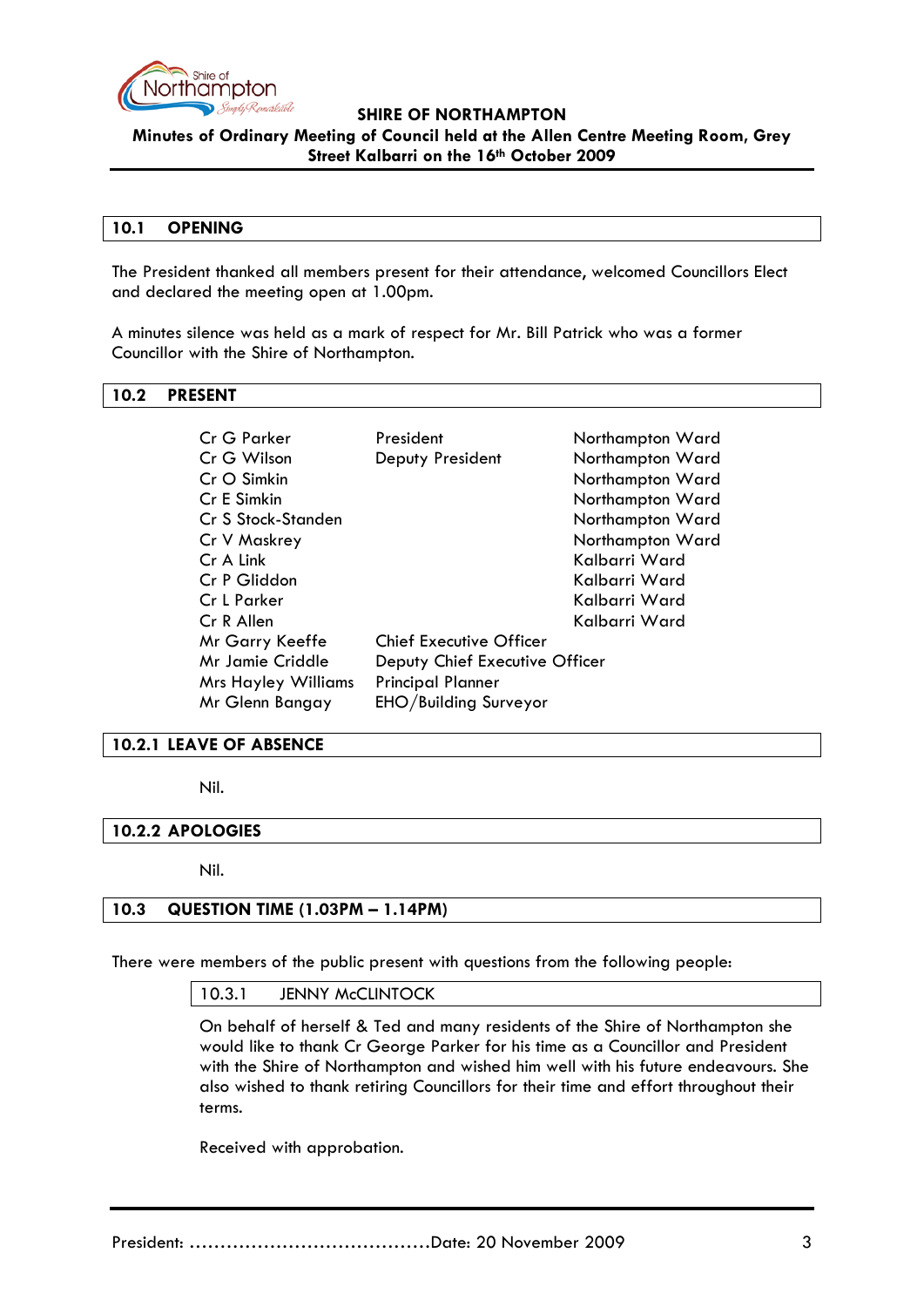

# **Minutes of Ordinary Meeting of Council held at the Allen Centre Meeting Room, Grey Street Kalbarri on the 16th October 2009**

### 10.3.2 BARRY KRAMER – (VERBATIM)

Q1.Is the water from the Kalbarri sewage ponds being used to reticulate the Kalbarri Golf Course?

Q2. Is that water being treated to an acceptable level to prevent any health problems?

Q3. How is it monitored and where are those figures officially recorded?

Q4. What has Council done in relation to the leaking diesel tank and two empty underground fuel tanks at the defunct Red Bluff Caravan Park?

Q5. Has the fuel facility encroached on the road reserve?

In answer to the questions the President responded:

Question 1 – Yes

Question 2 - Yes

Question 3 – Water tests are undertaken and results are held by the WA Water Corporation and the Dept of Health.

Question 4 – The matter was in the hands of the Department of Minerals and Energy as the appropriated Government Department to deal with such matters. Question 5 – Council were unaware as to whether the fuel facility encroached on the road reserve and would investigate in due course.

Due to the nature of the ensuing questions, the President did not accept any further questions of a personal nature from Mr Kramer.

# <span id="page-3-1"></span><span id="page-3-0"></span>**10.4 CONFIRMATION OF MINUTES**

10.4.1 CONFIRMATION OF MINUTES - ORDINARY COUNCIL MEETING 18th SEPTEMBER 2009

Moved Cr P GLIDDON, seconded Cr A LINK

That the minutes of the Ordinary Meeting of Council held on the  $18<sup>th</sup>$  September 2009 be confirmed as a true and correct record subject to the following amendments:

• Minute 9.8.2 – In the last paragraph change the word 'again' to 'against'.

CARRIED 10/0

# <span id="page-3-2"></span>10.4.1.1 BUSINESS ARISING FROM MINUTES

Nil.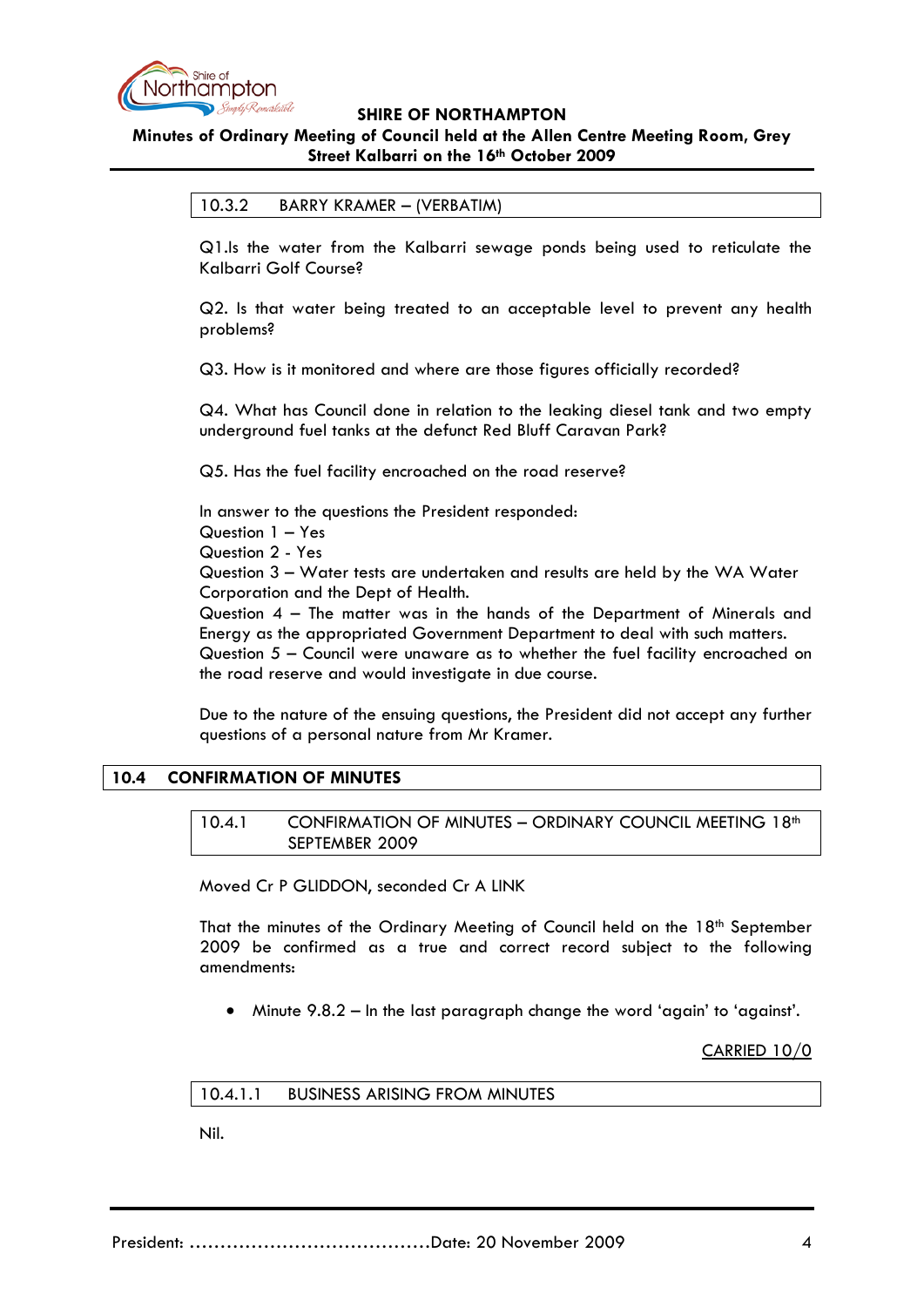

**Minutes of Ordinary Meeting of Council held at the Allen Centre Meeting Room, Grey Street Kalbarri on the 16th October 2009**

### <span id="page-4-0"></span>**10.5 CONFIRMATION OF MINUTES**

Nil.

## **10.6 WORKS REPORT**

## 10.6.1 MAINTENANCE WORKS/PROGRAMMED WORKS (ITEM 6.1.1)

Noted.

10.6.2 TENDER 2/2010 – SUPPLY TRAY TOP VEHICLES (ITEM 6.1.2)

Moved Cr L PARKER, seconded Cr O SIMKIN

That Council accept the tender submitted by Midwest Auto Group for the supply of a 4x4 and 2x4 Ford Rangers as per tender specifications.

CARRIED 10/0

### 10.6.3 TENDER 3/2010 – ANNUAL SUPPLY OF AGGREGATE (ITEM 6.1.3)

Moved Cr R ALLEN, seconded Cr S STOCK-STANDEN

That the tender submitted by Holcim for the annual supply of road aggregate be accepted.

CARRIED 10/0

Cr G PARKER declared an interest in item 6.1.4 as he has business dealings with Boral and left the meeting at 1.15pm.

10.6.4 TENDER 4/2010 – ANNUAL SUPPLY OF BITUMEN (ITEM 6.1.4)

Moved Cr R ALLEN, seconded Cr S STOCK-STANDEN

That the tender submitted by Boral Asphalt WA for the annual supply of road bitumen be accepted.

CARRIED 9/0

Cr G PARKER re-entered the meeting at 1.17pm.

# **10.7 HEALTH & BUILDING REPORT**

10.7.1 INFORMATION ITEMS – HEALTH/BUILDING (ITEM 6.2.1)

Noted.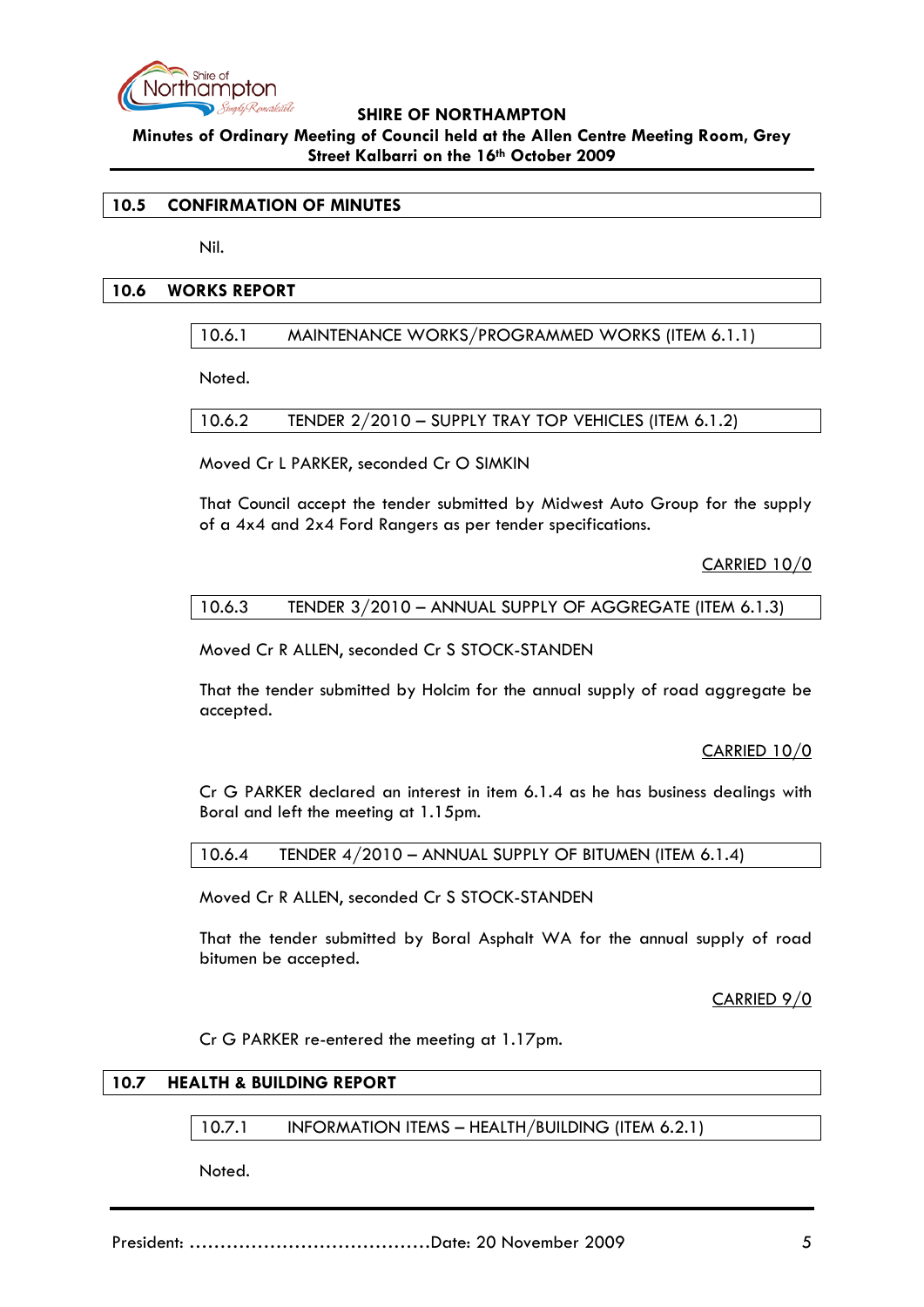

**Minutes of Ordinary Meeting of Council held at the Allen Centre Meeting Room, Grey Street Kalbarri on the 16th October 2009**

# <span id="page-5-0"></span>**10.8 TOWN PLANNING REPORT**

10.8.1 IMPLEMENTING DEVELOPMENT ASSESSMENT PANELS IN WESTERN AUSTRALIA – REVIEW OF DISCUSSION PAPER (ITEM 6.3.1)

Moved Cr L PARKER, seconded Cr A LINK

That Council:

1. Prepare a submission to the Department of Planning in response to the Discussion Paper – *Implementing Development Assessment Panels in Western Australia,* outlining its concerns with the proposal as described in the "Comment" section of Item 6.3.1 of the October 2009 Town Planning Report; and

2. Include in the abovementioned submission the following measures that could be implemented in order to increase the effectiveness of the development assessment process at a local level:

- (a) Mandatory training for incoming Councillors in basic planning theory and law, at a cost to be borne by the local government; and
- (b) A standardised register of delegations to be adopted in all local Councils across the State of Western Australia.

CARRIED 10/0

10.8.2 REQUEST FOR EXTENSION OF PLANNING APPROVAL – NINE (9) GROUPED DWELLINGS – LOT 5 (NO. 10) SEAKIST RETREAT, KALBARRI (ITEM 6.3.2)

Moved Cr P GLIDDON, seconded Cr O SIMKIN

That Council:

1. Grant an extension to Planning Approval 019-08 for nine (9) grouped dwellings on Lot 5 (No. 10) Seakist Retreat, Kalbarri for an additional two years from the original expiry date, or until 16 April, 2012.

Advise the Applicant that Planning Approval 019-08 will not be extended beyond the initial two (2) year extension period and that a new Application for Planning Approval will be required should the development not be substantially commenced within the extension period; and

2. Advise the Applicant that as per their initial approval, development shall be in accordance with the attached approved plan(s) dated 16 April, 2008 and subject to any modifications required as a consequence of any condition(s) of this approval. The endorsed plans shall not be modified or altered without the prior written approval of the local government

CARRIED 10/0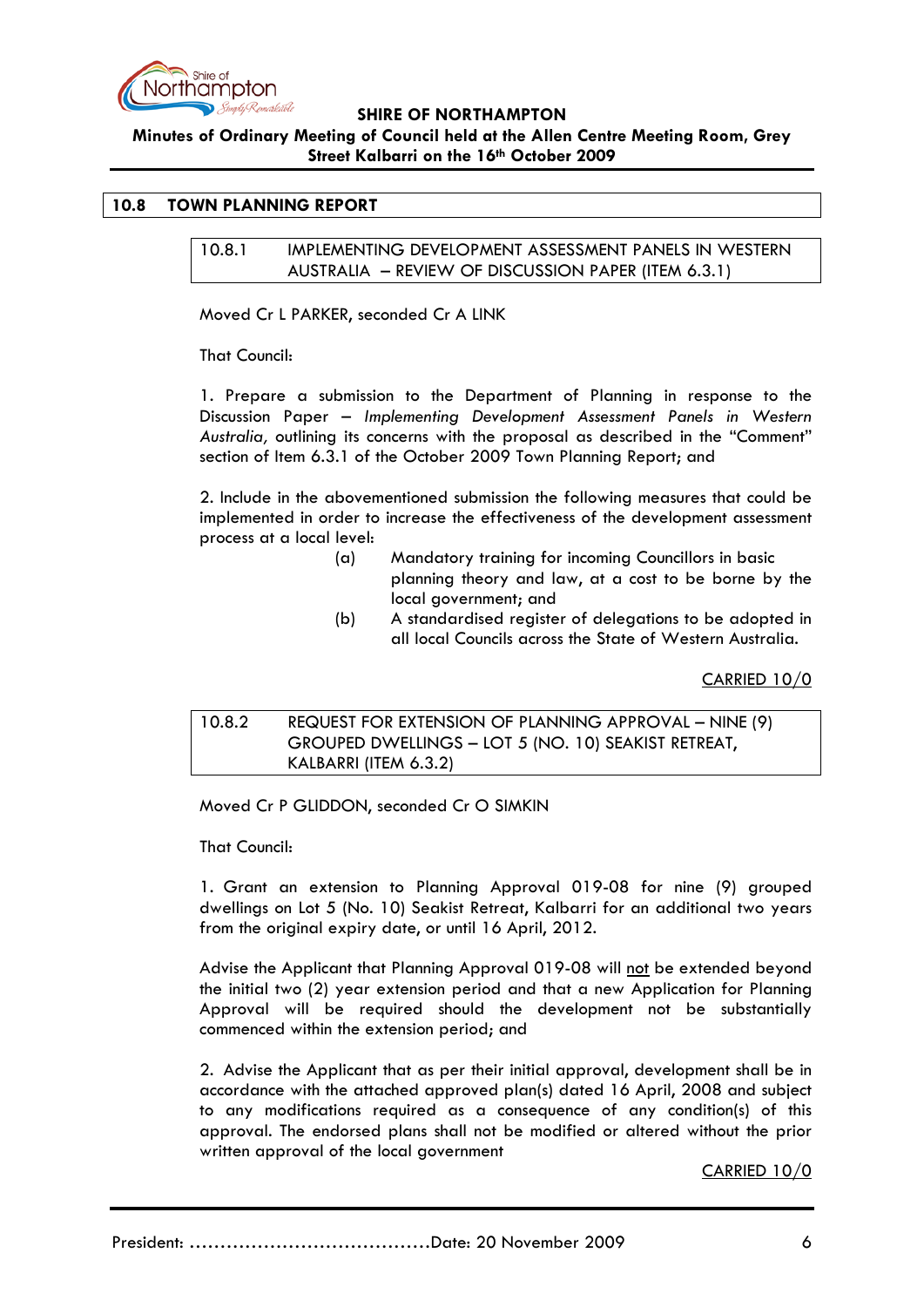

# **Minutes of Ordinary Meeting of Council held at the Allen Centre Meeting Room, Grey Street Kalbarri on the 16th October 2009**

# 10.8.3 PROPOSED TOURIST ACCOMMODATION DEVELOPMENT – FOURTEEN (14) HOLIDAY ACCOMMODATION UNITS AND FOUR (4) MANAGER'S RESIDENCES LOT 15 (NO. 405) RED BLUFF ROAD, KALBARRI (ITEM 6.3.3)

Moved Cr R ALLEN, seconded Cr S STOCK-STANDEN

That Council grant Planning Approval for a Tourism Accommodation Development consisting of fourteen (14) holiday accommodation units and four (4) manager's residences on Lot 15 (No. 405) Red Bluff Road, Kalbarri, subject to the following conditions:

1. Development shall be in accordance with the attached approved plans dated 16 October, 2009 and subject to any modifications required as a consequence of any condition(s) of this approval. The endorsed plan(s) shall not be modified or altered without the prior written approval of the local government;

2. If the development/use the subject of this approval is not substantially completed within a period of 2 years after the date of the determination the approval shall lapse and be of no further effect;

3. A building licence shall be issued by the local government prior to the commencement of any work on the site;

4. The owner is responsible to ensure the provision of reticulated water to the development. To achieve this, the owner is required to make arrangements accordingly to the approval of the Water Corporation;

5. The owner is responsible to ensure the provision of reticulated sewerage to the development. To achieve this, the owner is required to make arrangements accordingly to the approval of the Water Corporation;

6. Septic tanks on the site are to be removed or collapsed and back filled and compacted with clean sand;

7. No signs are to be erected on the lot without the local government's approval;

8. Access and car parking areas to be paved / sealed, kerbed, linemarked, drained and thereafter maintained to the approval of the local government;

9. Installation of crossing places to the standards and specifications of the local government;

10. All parking of vehicles such as boats or trailers associated with the guests to be provided for within the property boundary and the street verge area to be kept free of such vehicles;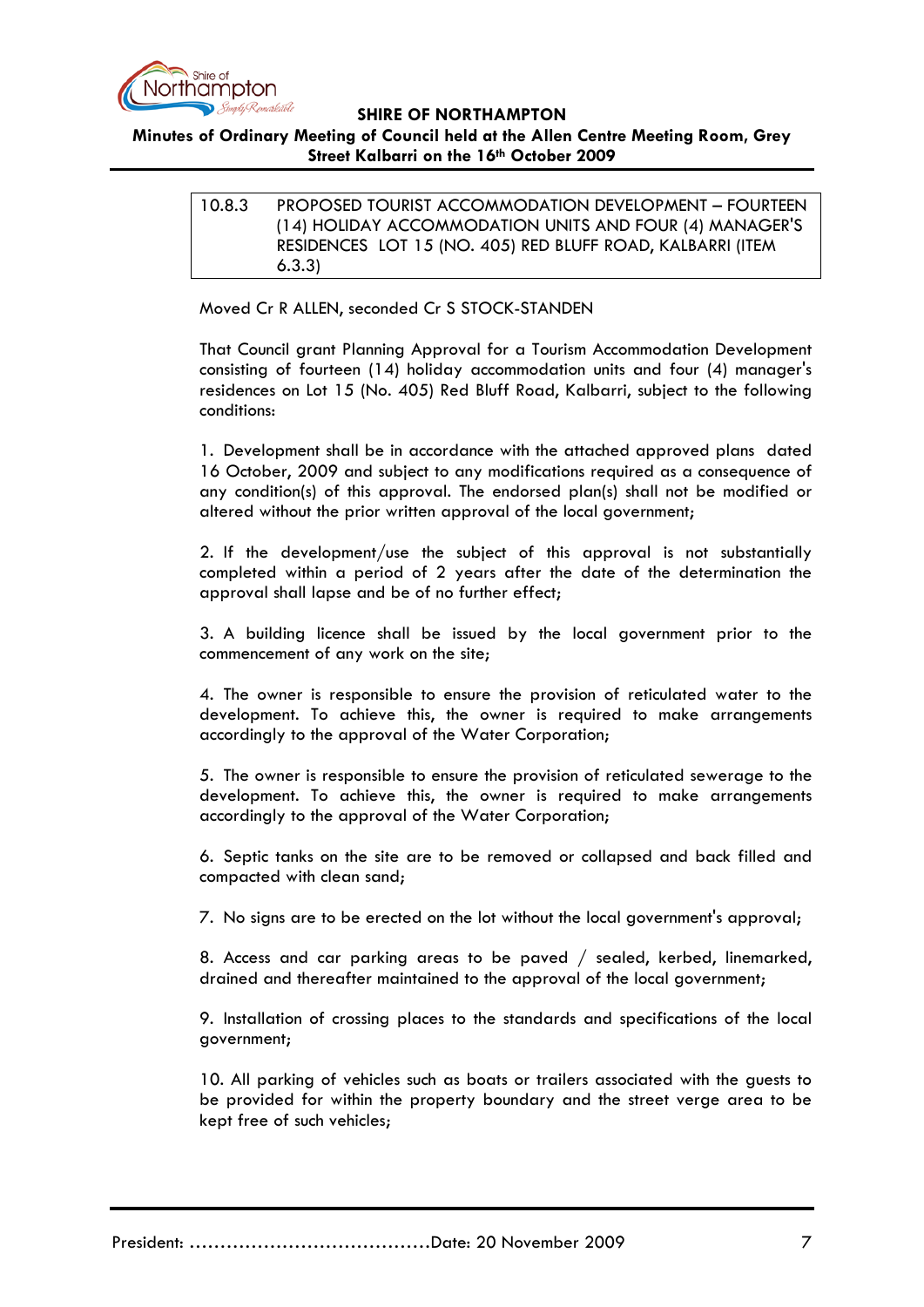

**Minutes of Ordinary Meeting of Council held at the Allen Centre Meeting Room, Grey Street Kalbarri on the 16th October 2009**

11. Before the development is commenced, the owner is responsible to ensure that a Dust Management Plan is lodged with the local government for its approval, and is approved by the local government, setting out in detail the management commitments applicable to dust minimisation relevant to all institutions, activities and processes, based on actual sound level management of plant, both individually and in combination. The Dust Management Plan shall take into proper account of total components, amplitude or frequency modulations or impulses, and the Plan shall demonstrate that dust emissions will achieve compliance with the requirements of the Environmental Protection (Dust) Regulations 1997. Once approved, the operator from time to time is responsible to ensure that all installations, activities, and processes are carried out at all times and in all respects in accordance with the Dust Management Plan;

12. All stormwater is to be disposed of on-site to the specifications and approval of the local government. On application for a Building Licence a detailed design of stormwater collection and disposal system of developed areas is to be supplied. Any water management measures are to be located, designed, and constructed so the values of Kalbarri National Park are preserved;

13. Before commencing the approved use the landowner shall enter into a legal agreement prepared by the local government's solicitors at the landowner's cost with the local government, to ensure that the fourteen holiday accommodation units shall only be used for short stay accommodation purposes, with a maximum stay of 3 months occupancy per annum, by any single tenant. The legal agreement shall charge the land and authorise the local government to lodge an absolute caveat to ensure that successors in title are likewise required to enter into a legal agreement in the same terms;

14. A landscaping plan is to be submitted for approval by the local government, and once approved, prior to the commencement of the approved use, the approved landscaping plan is to be implemented in full and maintained thereafter to the approval of the local government;

15. A fence restricting vehicle and pedestrian access to Kalbarri National Park is to be constructed at the developer's cost along the western and southern boundary of Lot 15 to the approval of the Department of Environment and Conservation; and

16. All vegetation, spoil, and debris from the construction of the fence is to be disposed of by the developer.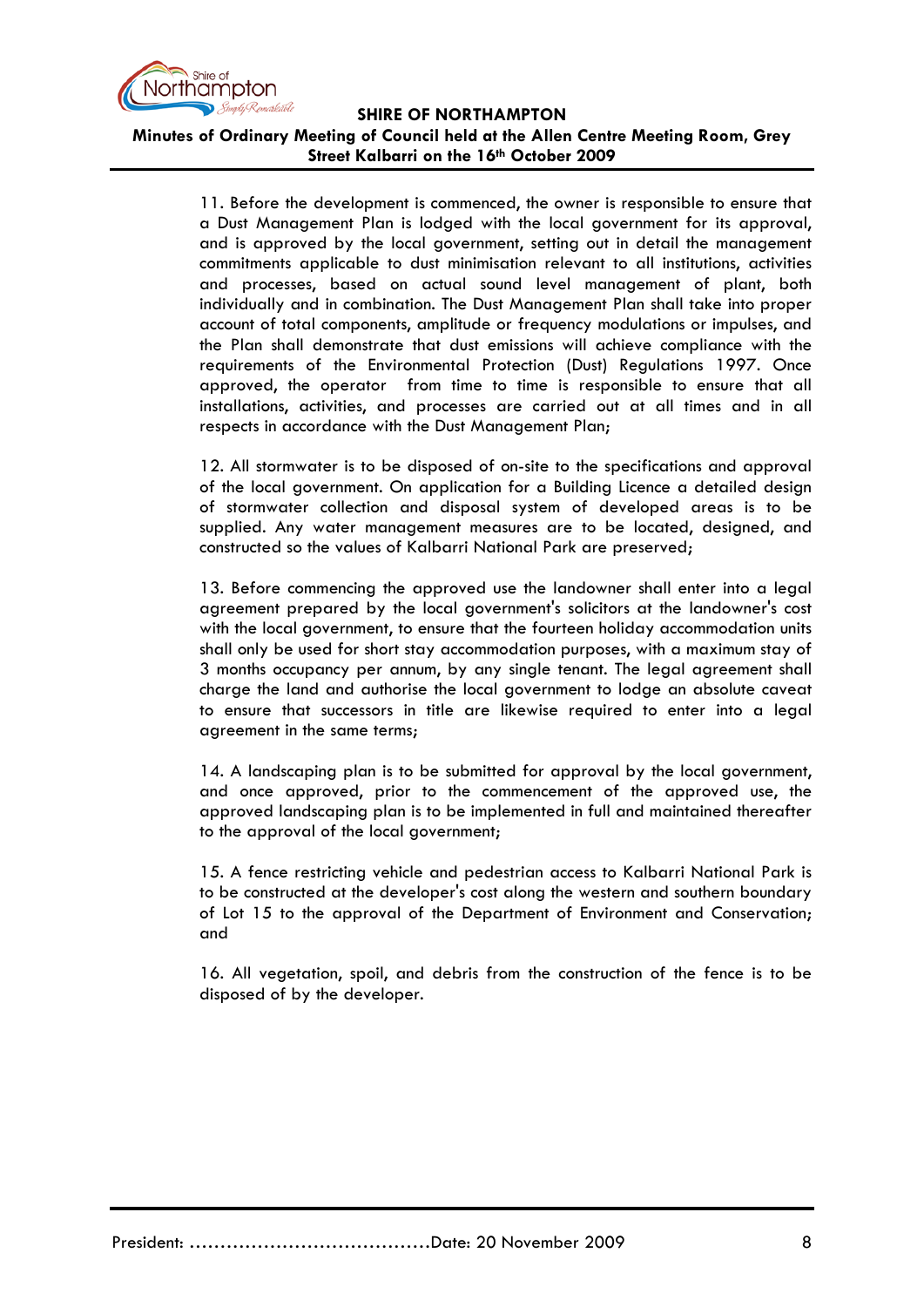

**Minutes of Ordinary Meeting of Council held at the Allen Centre Meeting Room, Grey Street Kalbarri on the 16th October 2009**

# Advice Note

*i. Lot 15 (No. 405) Red Bluff Road adjoins Kalbarri National Park, which is managed to maintain and restore the natural environment, and to protect, care for and promote the study of indigenous flora and fauna, and to preserve any feature of archaeological, historical, or scientific interest. Pets are not permitted in the Park. Some or all of any of the following activities may occur from time to time:*

- *(a) Prescribed burning for conservation and/or fire hazard reduction purposes;*
- *(b) Baiting with poison to control predators of native fauna; and*
- *(c) Application of chemicals for weed control.*

CARRIED 10/0

10.8.4 PROPOSED RESCUE TRAINING TOWER – LOT 262 (No. 11) MAGEE CRESCENT, KALBARRI (RESERVE 30524) (ITEM 6.3.4)

Moved Cr A LINK, seconded Cr V MASKREY

That Council

1. Grant Planning Approval for a rescue training tower to be constructed on Lot 262 (No. 11) Magee Crescent, Kalbarri subject to the following conditions:

(a) Development shall be in accordance with the attached approved plans dated 16 October, 2009 and subject to any modifications required as a consequence of any condition(s) of this approval. The endorsed plan(s) shall not be modified or altered without the prior written approval of the local government;

(b) If the development/use the subject of this approval is not substantially completed within a period of 2 years after the date of the determination the approval shall lapse and be of no further effect; and

(c) A building licence is to be issued by the local government prior to the commencement of any work on the site.

2. Waive the \$125.00 Planning Application Fee and the \$125.00 Building Application Fee in recognition of the community benefit the rescue training tower will provide.

CARRIED BY ABSOLUTE MAJORITY 10/0

10.8.5 REQUEST FOR WAVIER OF PLANNING APPLICATION FEE – EXTENSIONS TO ST. JOHN AMBULANCE DEPOT – LOT 4 (NO. 243) HAMPTON ROAD, NORTHAMPTON (ITEM 6.3.5)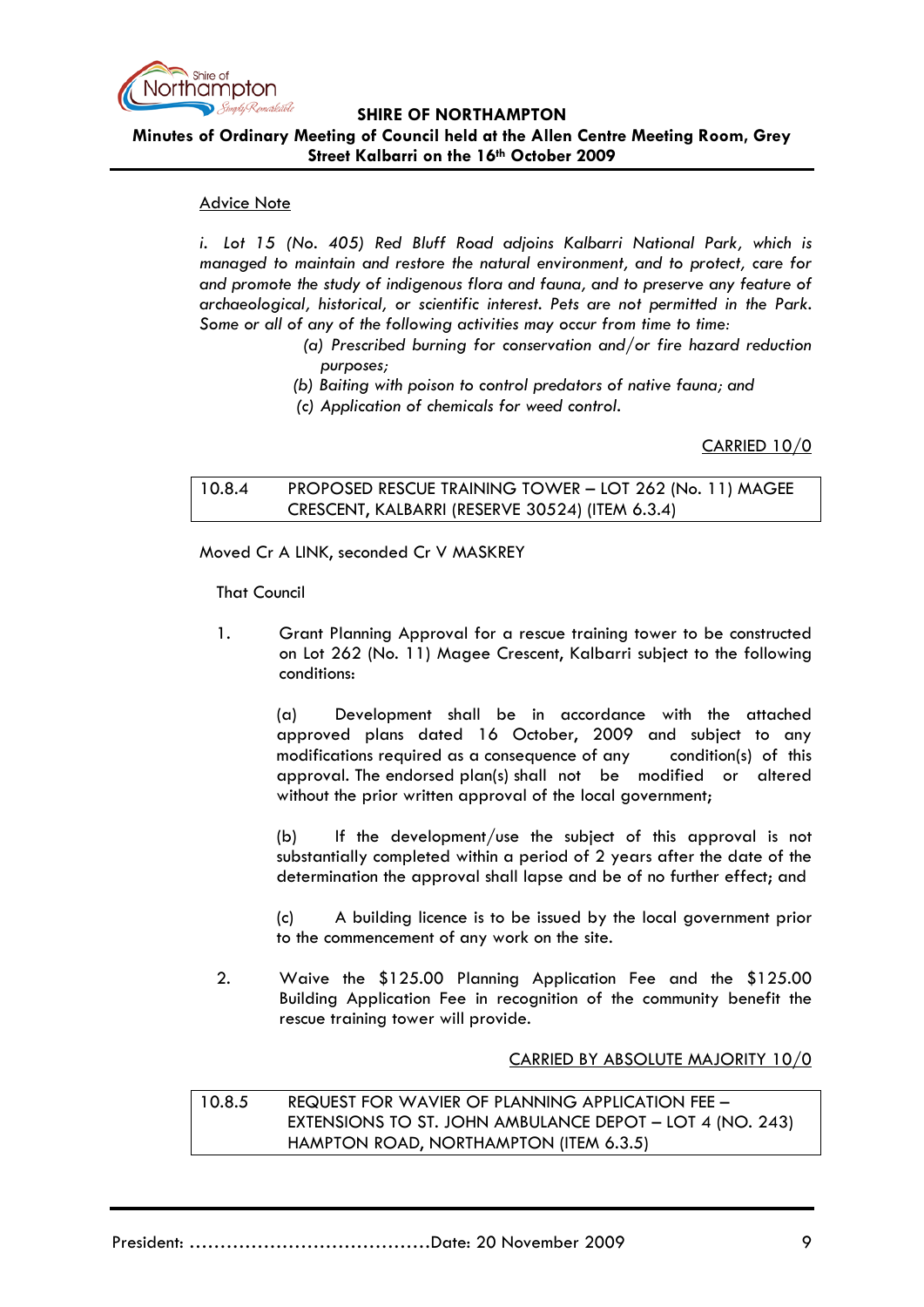

## **SHIRE OF NORTHAMPTON Minutes of Ordinary Meeting of Council held at the Allen Centre Meeting Room, Grey Street Kalbarri on the 16th October 2009**

## Moved Cr S STOCK-STANDEN, seconded Cr P GLIDDON

That Council waive the Planning Application Fee of \$539.40 and Building Application Fee of \$338.18 for the proposed extensions to the St. John Ambulance Depot at Lot 4 (No. 243) Hampton Road, Northampton in recognition of the valuable service the ambulance provides to the Northampton community.

## CARRIED BY ABSOLUTE MAJORITY 10/0

10.8.6 PROPOSED SCHEME AMENDMENT TO TOWN PLANNING SCHEME NO. 9 – KALBARRI – REZONING FROM "TOURIST DEVELOPMENT" TO "RESIDENTIAL R15 & R30", "PARKS & RECREATION" & "PUBLIC PURPOSES – DRAINAGE & STRATEGIC FIREBREAK" – PT LOT 500 & LOT 825 AJANA-KALBARRI ROAD, KALBARRI (ITEM 6.3.6)

Item Withdrawn by applicant.

#### 10.8.7 SUMMARY OF PLANNING INFORMATION ITEMS (ITEM 6.3.7)

Noted.

### **10.9 FINANCE REPORT**

10.9.1 ACCOUNTS FOR PAYMENT (ITEM 6.4.1)

Moved Cr O SIMKIN, seconded Cr G WILSON

That Municipal Fund Cheques 18061 to 18093 inclusive, totalling \$77,575.20; Municipal EFT payments numbered EFT6949 to EFT7039 inclusive totalling \$550,235.00 and Trust Fund Cheque 1733 totalling \$500.00, be passed for payment and the items therein be declared authorised expenditure.

CARRIED BY AN ABSOLUTE MAJORITY 10/0

### 10.9.2 MONTHLY FINANCIAL STATEMENTS (ITEM 6.4.2)

Moved Cr L PARKER, seconded Cr V MASKREY

That Council adopts the Monthly Financial Report for the period ending 31 July & 31 August 2009 and notes any material variances greater than \$5,000

CARRIED 10/0

### **10.10 ADMINISTRATION AND CORPORATE REPORT**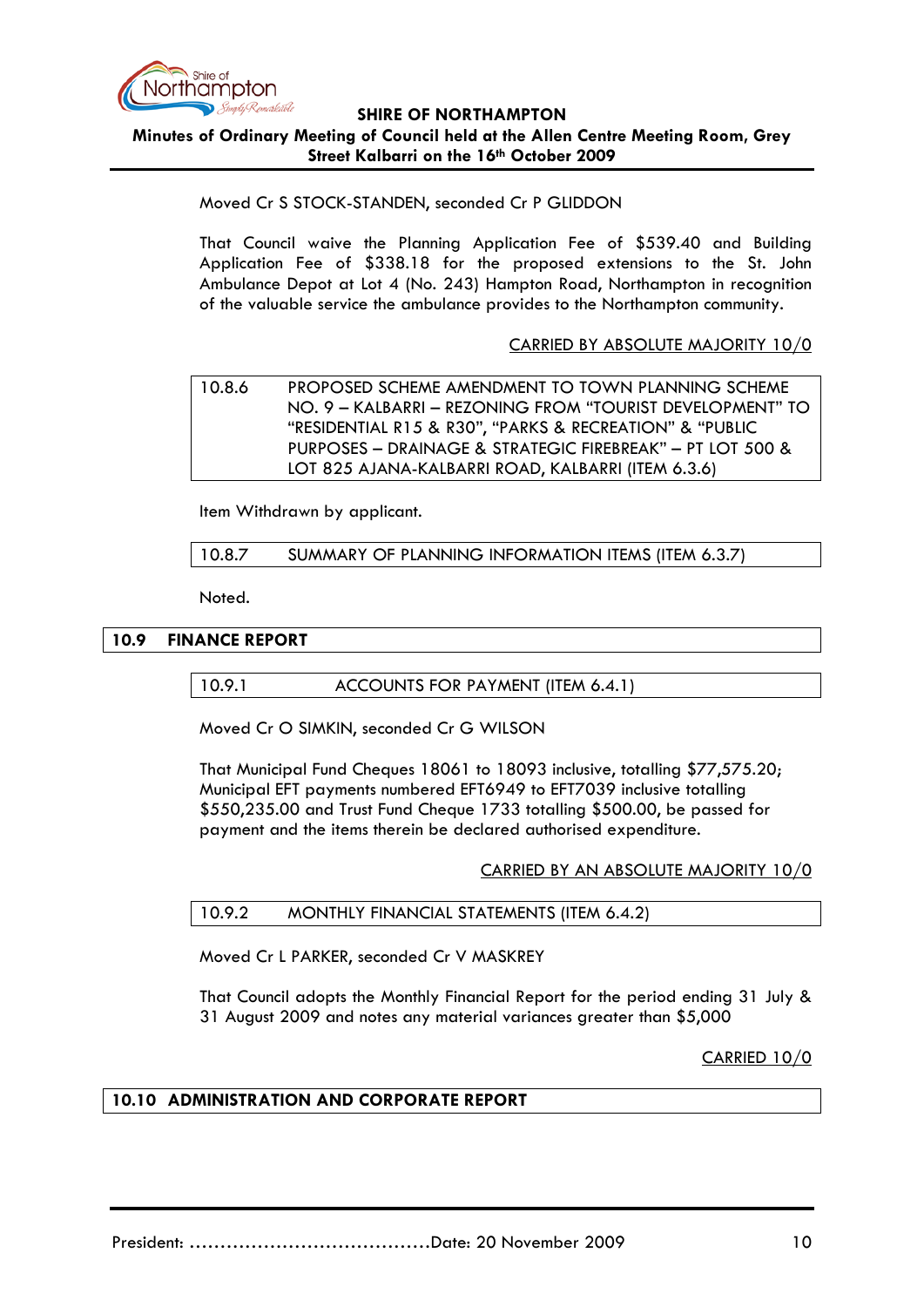

# **Minutes of Ordinary Meeting of Council held at the Allen Centre Meeting Room, Grey Street Kalbarri on the 16th October 2009**

10.10.1 TENDER 1/2010 – ADDITIONS AND RE-ROOFING KALBARRI DOCTORS SURGERY (ITEM 6.5.1)

Moved Cr L PARKER, seconded Cr V MASKREY

That Council accept the tender submitted by LE Nairn Pty Ltd of \$176,355 for the redevelopment of the Kalbarri Doctors Surgery.

CARRIED 10/0

## 10.10.2 LEASE – HORROCKS CARAVAN PARK (ITEM 6.5.2)

Moved Cr O SIMKIN, seconded Cr V MASKREY

That Council approve a change in the current lease to make provision for the current lessee to have the right to renew the lease within twelve months of the expiry of the current lease with all costs associated with this change to be the responsibility of the lessee.

CARRIED 10/0

Cr's E SIMKIN and S STOCK-STANDEN declared an interest in item 6.5.3 as they own properties adjacent to the Horrock's Foreshore and left the meeting at 1.55pm.

### 10.10.3 HORROCKS FORESHORE REDEVELOPMENT (ITEM 6.5.3)

Moved Cr R ALLEN, seconded Cr V MASKREY

That Council:

1. Receive the concept design report and advise GHD that Option 3 is the preferred option for a GSC sea wall and that they be instructed to progress with detailed drawings and design to allow the calling of tenders for the work.

2. That Management, on advice from GHD Pty Ltd, arrange for earthworks to make a sloping foreshore in an area from the playground through to the beach access steps south of the jetty.

3. That Management arranges a community meeting to be held in Horrock's to advice the community of the restoration works proposal.

4. That Council use land sale funds to cover all costs for the foreshore restoration works.

### CARRIED BY ABSOLUTE MAJORITY 8/0

Cr's E SIMKIN and S STOCK-STANDEN re-entered the meeting at 2.06pm.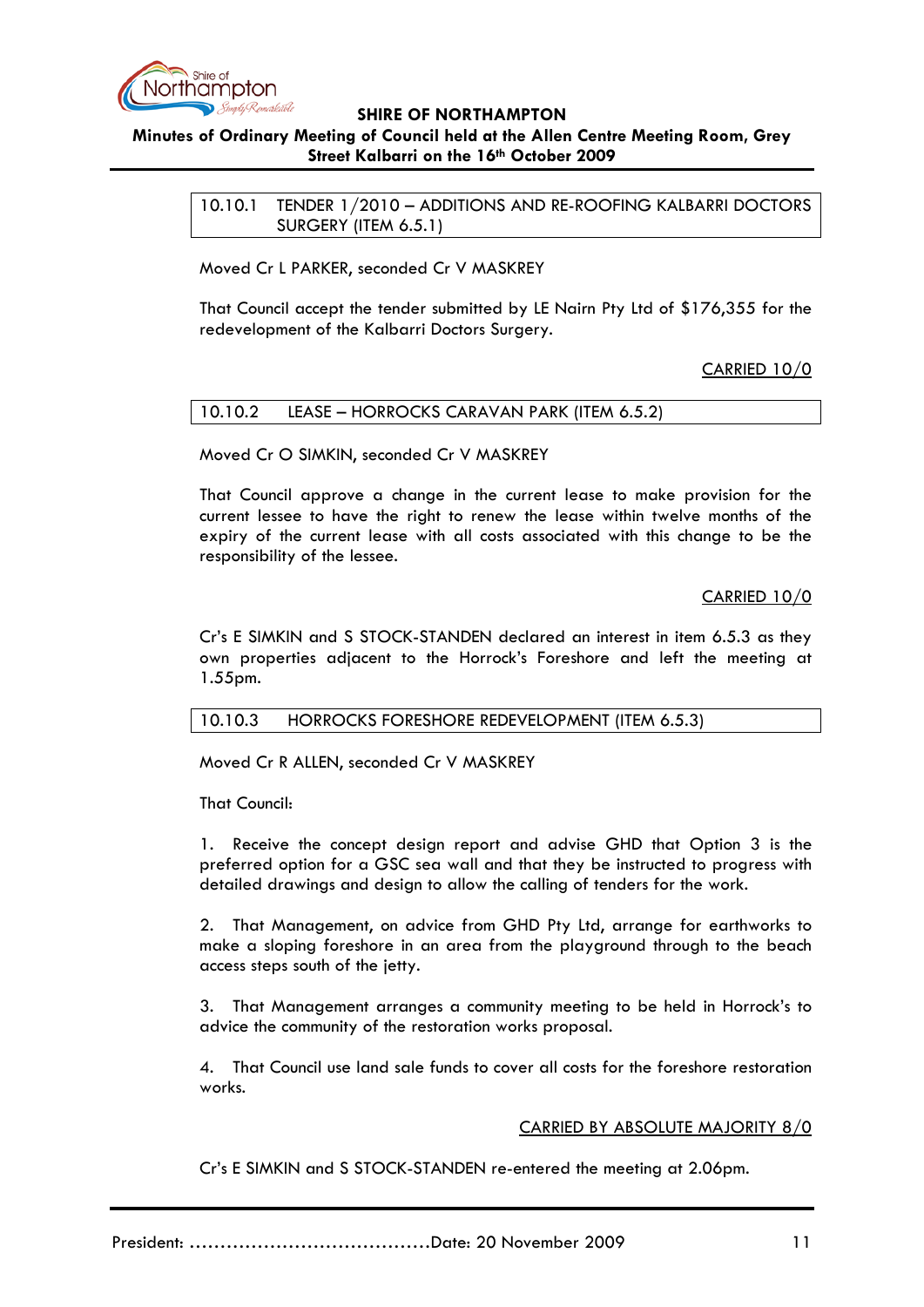

**Minutes of Ordinary Meeting of Council held at the Allen Centre Meeting Room, Grey Street Kalbarri on the 16th October 2009**

10.10.5 REGULAR PASSENGER TRANSPORT – KALBARRI AERODROME (ITEM 6.5.5)

Moved Cr R ALLEN, seconded Cr A LINK

That Council:

- 1. Correspond to the State Government and express its extreme disappointment in not receiving a copy of the report compiled by consulting firm ACIL Tasman reviewing the Intrastate Air Services in Western Australia as Council is an owner of the Kalbarri Aerodrome.
- 2. Advise the State Government of the financial implications any reduction in the RPT service would have on the Council and Community.
- 3. Advise that Council are disappointed with several findings of the report including the recommendation that the route be terminated if a State Government subsidy is not applied to the service.
- 4. Express their disappointment in SkyWest's lack of interest in building the service by not allowing package deals to be developed in Kalbarri.

CARRIED 10/0

## 10.10.6 1000KVA TRANSFORMER LOCATION (ITEM 6.5.6)

Moved Cr O SIMKIN, seconded L PARKER

That Council approve of the location of a 1000KVA on ground transformer on Reserve 32958 at the location identified by Western Power.

CARRIED 10/0

10.10.7 80KM/HR SIGN RELOCATION – GEORGE GREY DRIVE (ITEM 6.5.7)

Moved Cr L PARKER, seconded P GLIDDON

That Council correspond with Main Roads WA to support the relocation of the 80km/h road sign currently situated on George Grey Drive near the Capital Hill residential subdivision to approximately 1km to the south before the intersection into Eagle Gorge.

CARRIED 10/0

10.10.8 LITTLE BAY RESERVE 49842 – MANAGEMENT OF CAMPING RESERVE (ITEM 6.5.8)

Moved Cr R ALLEN, seconded V MASKREY

That Council: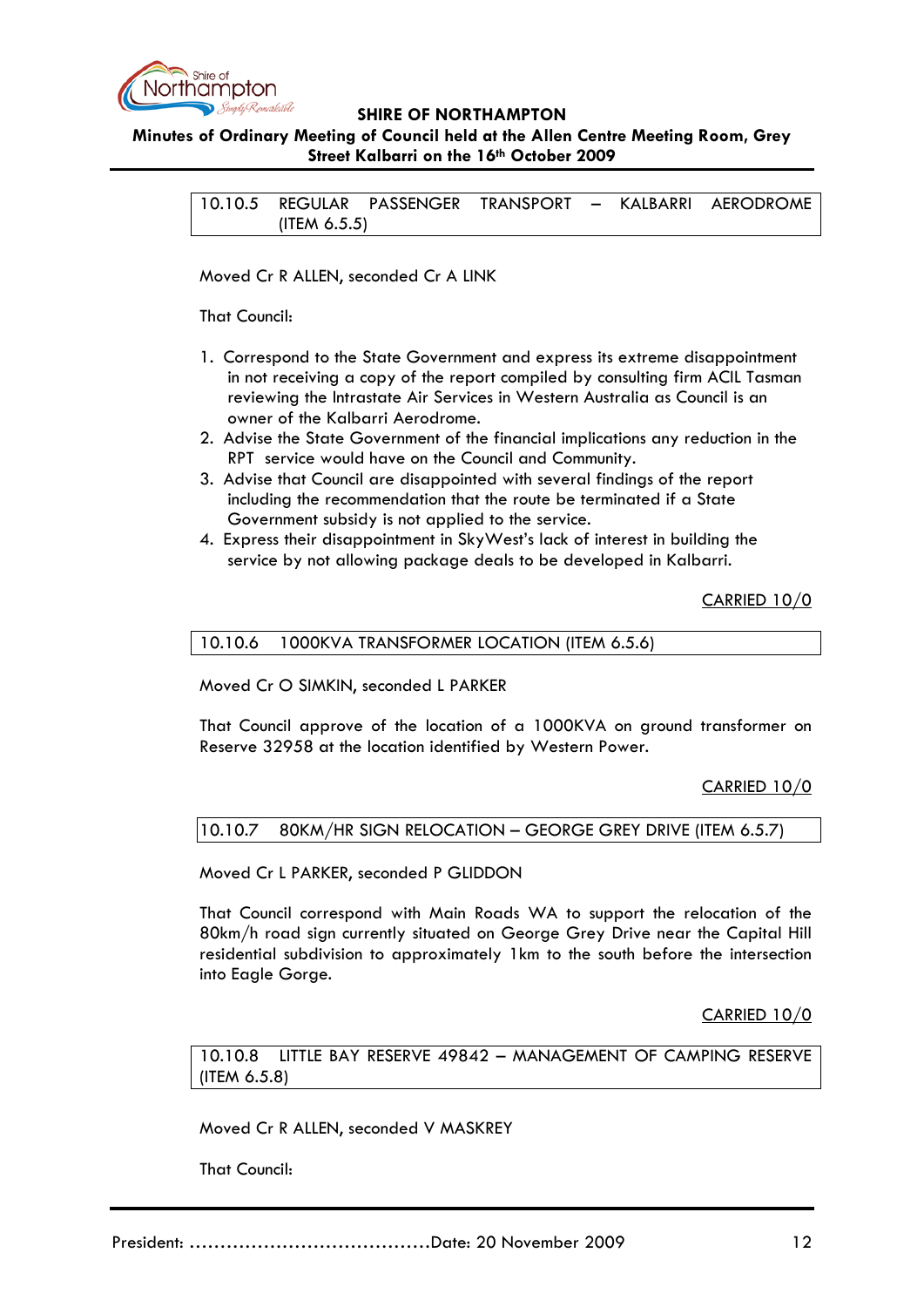

# **Minutes of Ordinary Meeting of Council held at the Allen Centre Meeting Room, Grey Street Kalbarri on the 16th October 2009**

1. Endorse the actions of the CEO and Principal Planner in lodging a funding application through NACC for upgrading and redevelopment works at Little Bay.

2. Allocate \$51,000 from the Land Sales Fund to assist with the financing of the overall project.

### CARRIED BY ABSOLUTE MAJORITY 10/0

10.10.9 WESTERN POWER – POWER SUPPLY TO PROPOSED NEW IGA STORE (ITEM 6.5.9)

The Chief Executive Officer advised that a request had been made from the owners of Northampton IGA on the possibility of the Shire leasing a portion of land behind the old caravan park ablutions being Lot 27 Bateman Street for the placement of Northampton IGA's effluent system.

Moved Cr R ALLEN, Cr S STOCK-STANDEN

That Council agree to lease a portion of the land behind the old caravan park ablutions being Lot 27 Bateman Street for the placement of Northampton IGA's effluent system subject to the following conditions:

- 1. Once use of generator is no longer required then consideration of relocating effluent system onto Lot 22 Hampton road to be considered by both parties.
- 2. A formal agreement to be entered into with the applicant being responsible for all costs for the reparation of the agreement, which will include the applicant being responsible for all costs associated with the installation and maintenance of the effluent system.
- 3. Effluent system is subject to the approval of Councils EHO and the Department of Health.
- 4. The generator to be on site must comply with and Noise Abatement Act regulations to ensure it is quite due to its location near a residential area.

CARRIED 10/0

10.10.4 THANKS TO RETIRING MEMBERS (ITEM 6.5.4)

Noted.

### **10.11 PRESIDENTS REPORT**

Since the last Council meeting the President, Cr G Parker reported on his attendance at the following:

- Horrock's Boardwalk opening.
- Northampton Oval Lights testing.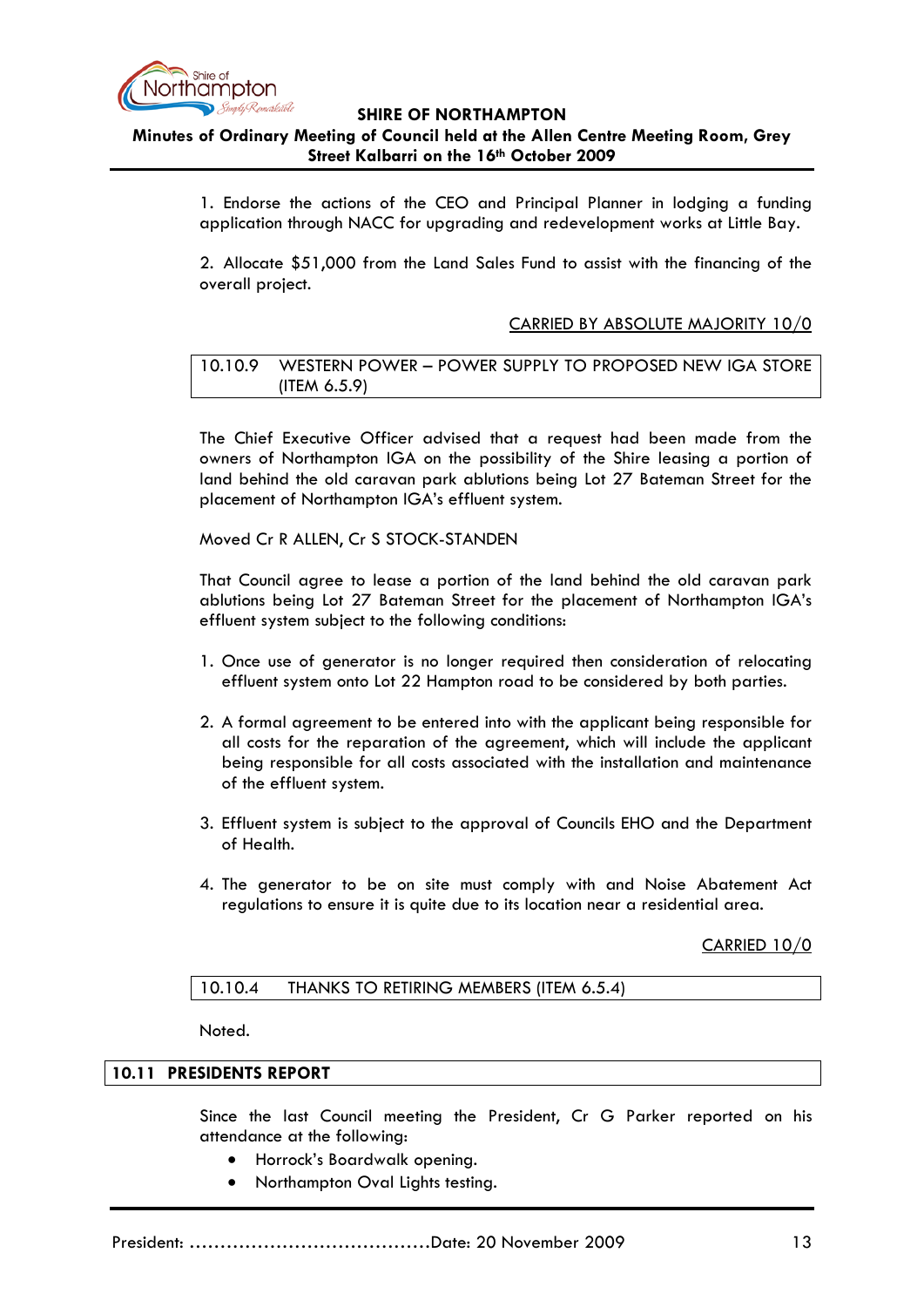

**Minutes of Ordinary Meeting of Council held at the Allen Centre Meeting Room, Grey Street Kalbarri on the 16th October 2009**

Back to Ogilvie reunion.

### **10.12 DEPUTY PRESIDENTS REPORT**

Since the last Council meeting the Deputy President, Cr G Wilson reported on his attendance at the following:

• Back to Ogilvie reunion.

## **10.13 COUNCILLORS REPORT**

### 10.13.1 Cr L PARKER

Since the last Council meeting Cr L Parker reported on his attendance at the following:

• Kalbarri Maritime Advisory Committee meeting.

#### 10.13.2 Cr E SIMKIN

Since the last Council meeting Cr E Simkin reported on his attendance to

• Back to Ogilvie reunion.

### 10.13.3 Cr P GLIDDON

Since the last Council meeting Cr Gliddon reported on her attendance to the following:

• Kalbarri Readers Picnic held on the Kalbarri Foreshore.

### 10.13.4 Cr R ALLEN

Since the last Council meeting Cr Allen reported on his attendance to the following:

• Kalbarri Maritime Advisory Committee meeting.

### 10.13.5 Cr O SIMKIN

Since the last Council meeting Cr O Simkin reported on his attendance to the following:

- Northampton Community Centre AGM.
- Back to Ogilvie reunion.

### **10.13 INFORMATION BULLETIN**

Noted.

### **10.14 NEW ITEMS OF BUSINESS**

Cr E SIMKIN left the room at 2.55pm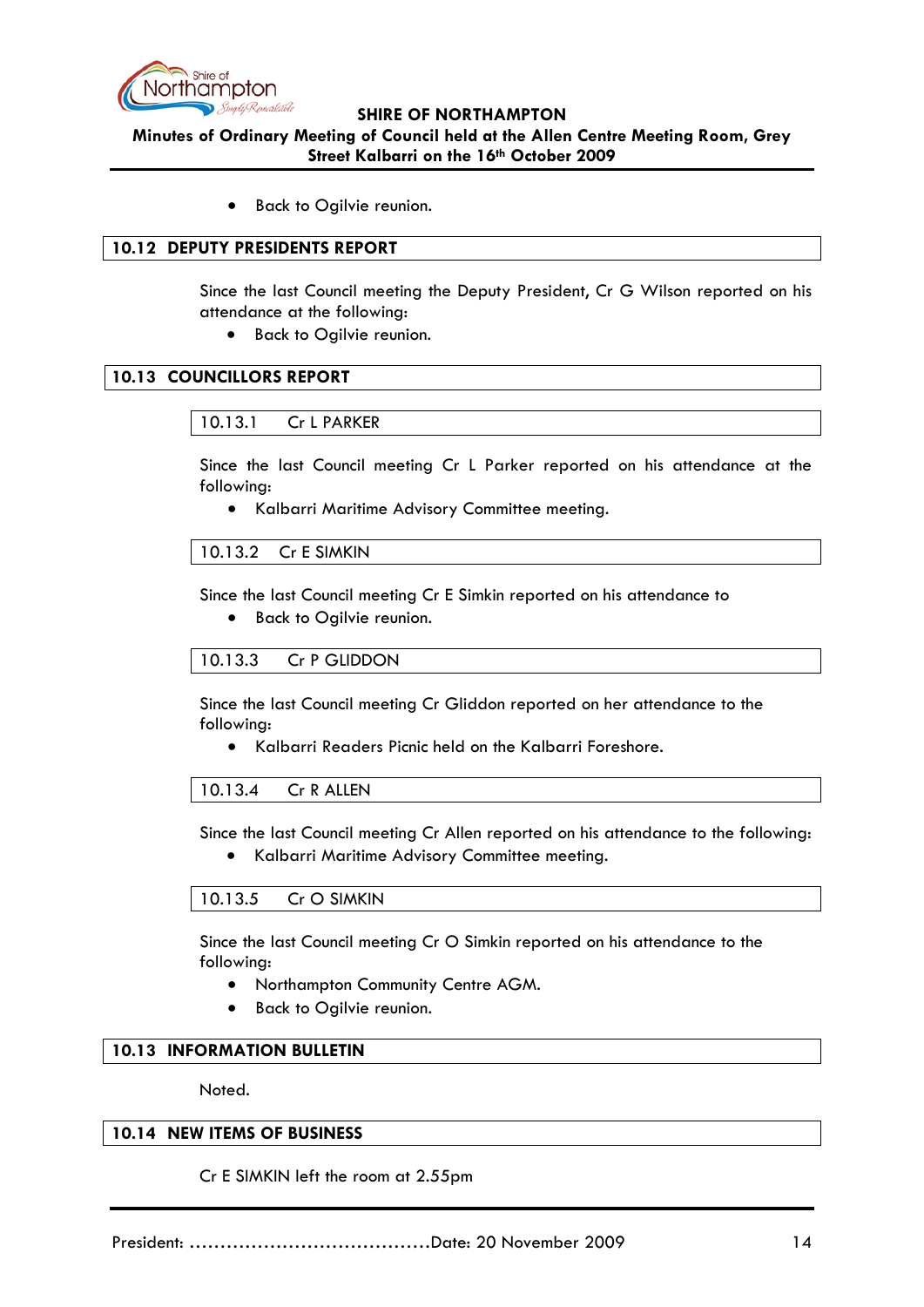

# **Minutes of Ordinary Meeting of Council held at the Allen Centre Meeting Room, Grey Street Kalbarri on the 16th October 2009**

### 10.14.1 STRUCTURAL REFORM

Cr L PARKER advised that Council should in light of recent structural reform proposals in the Midwest region remain active in the amalgamation debate. Councillors have received several requests of a number of residents/landowners located within the Yuna, Yuna south and Nabawa north areas of the Shire of Chapman Valley that would rather be a part of the Northampton Shire in preference to the larger shire currently being proposed by the City of Geraldton/Greenough, Shire of Mullewa and Shire of Chapman Valley. Although Council are not actively seeking to be a part of any such amalgamations it was felt these views should be forwarded to the Local Government Advisory Board.

#### Moved Cr L PARKER, seconded Cr O SIMKIN

That Council correspond to the Minister for Local Government and the Local Government Advisory Board that we have become aware of a number of residents/landowners located within the Yuna, Yuna south and Nabawa north areas of the Shire of Chapman Valley that would rather be a part of the Northampton Shire in preference to the larger shire currently being proposed by the City of Geraldton/Greenough, Shire of Mullewa and Shire of Chapman Valley and this supposed change of direction by landowners to be further considered by the Minister and the LGAB when considering the larger local government proposal.

CARRIED 8/1

Cr E SIMKIN entered the room at 2.59pm

### 10.14.2 FORMAL VOTE OF THANKS

The Deputy President, Cr Gordon Wilson wished to take this opportunity to personally and or behalf of all Councillors and residents of the Shire of Northampton to formally thank retiring President Cr George Parker. His guidance and leadership has been instrumental in achieving the numerous projects Council has completed during his term.

Moved Cr G WILSON, seconded Cr P Gliddon

That Council record a formal vote of thanks to retiring President Cr George Parker.

CARRIED 10/0

Received with approbation.

#### **10.15 NEXT MEETING OF COUNCIL**

The next Ordinary Meeting of Council will be held at the Northampton Council Chamber, Hampton Road Northampton on Friday the 20<sup>th</sup> November 2009.